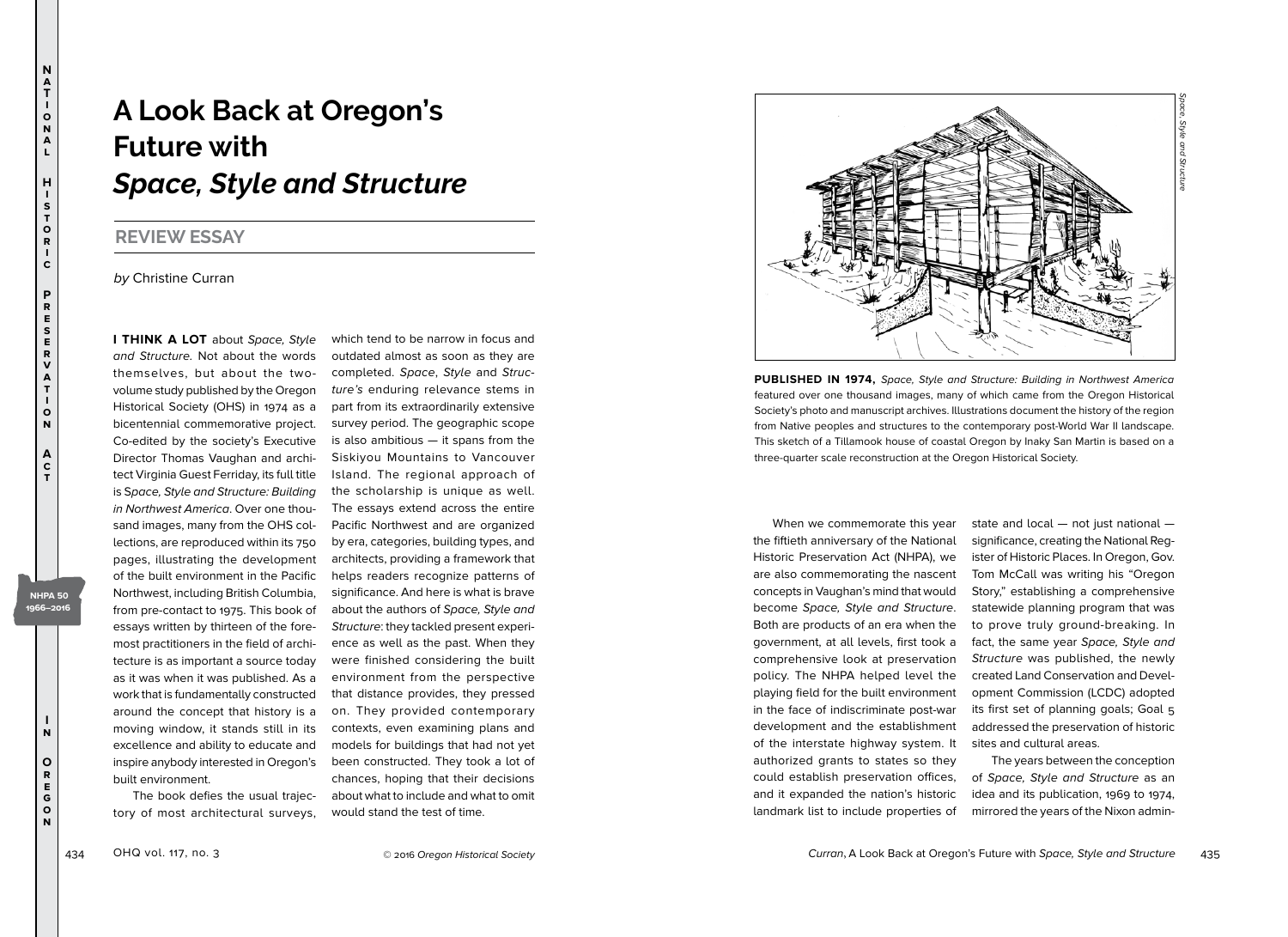agencies, including the Clean Air Act, the Clean Water Act, the Endangered Species Act, and the Environmental Protection Agency. While President Lyndon Johnson had signed the National Historic Preservation Act a few years before, Nixon enacted the National Environmental Policy Act (NEPA), which reiterated the call to preserve important historic and cultural sites. Nixon followed that in 1971 with Executive Order 11593, directing federal agencies to set the example by creating an inventory of their properties and listing the appropriate ones in the National Register. By the time the thirteen authors were engaged in the Space, Style and

istration. The era was marked by the passage of a flurry of environmental laws and the establishment of new

Structure project in the early 1970s, the development of the state's first historic preservation office, the SHPO, was well underway under the leadership of David G. Talbot and Elisabeth Potter, then the state parks superintendent and historian, respectively, for the State Parks and Recreation Division, a branch of the Highway Division of the Oregon Department of Transportation. The Oregon SHPO was authorized by the NHPA to, among other things, administer the National Register program, convene a governor-appointed advisory committee to recommend properties for designation, and create an inventory of historic places.<sup>1</sup> McCall's State Advisory Committee on Historic Preservation met for the first time in 1971. By the end of that year, fourteen properties in Oregon were listed in the National Register, including five archaeological sites and six National Historic Landmarks.2

Into this timely collision of leadership, policy, and programming came the publication of Space, Style and Structure. It truly was a product of its time. Vaughan first imagined the study in 1969, after witnessing twenty years of dramatic environmental change characterized largely, in his view, by ignorance and thoughtlessness.<sup>3</sup> His principal associate in the project was his eventual co-editor, Ferriday. While originally conceived as a regional survey, the depth of content increased gradually, as did the number of project participants. As the scope expanded, so did the team's realization that its work was destined to be a resource of singular value. Vaughan and his colleagues were intentionally building on the momentum of legislative activity and increased awareness to provide a body of work that would have the depth and breadth of information to be truly useful as a future planning tool. Vaughan as much as says so, in the book's introduction: "But now we are experiencing new changes. Hence this book. After 350 years of exploitation, building, destruction and building again like there was no tomorrow, new ideas and tempers have emerged. They are urban as well as rural, and rational in their basic concerns about our magnificent but diminishing national architectural heritage . . . .Those of us who have worked in the field of useful preservation and conservation for years are excited by this solid, practical response."4

Space, Style and Structure was itself a "solid, practical response"

to the "age of limits" — a term that came to characterize the social and political trends of the late 1960s and 1970s. The authors spread their survey across five temporal divisions and used as connecting threads regional characteristics such as Native American settlement, natural resources, industry, railroad, highway systems, power grids, climate, and building materials. An extraordinary collection of historic and current photographs, maps, and illustrations animates fortyfour essays that trace development from Native American longhouses in British Columbia, natatoriums in Idaho, and fence building in eastern Oregon to sewage treatment plants in the Willamette Valley and an aluminum rolling mill in Washington State — encompassing residential, commercial, and industrial buildings, rural landscapes, urban renewal, gardens and parks "from 1840 back 10,000 years, and brashly into the 1970s."5 This is Space, Style and Structure.

The authors were not preservationists by trade. Certainly, there were several scholars in the group, but by and large, they were working architects, landscape architects, administrators, designers, and planners. The group is a perfect example of the notion I firmly believe in after twenty-five years in the preservation business: everybody, deep down, understands the concept that traces of evidence from the past provide continuity between generations, which, in turn, builds strong communities. We are preserving those traces of evidence whether we realize it or not. We transmit this evidence through genetics, photograph collections, furniture, recipes, money, property — things we pass down, linking and binding families together through time. It is our built environment, however, that provides that link at a macro, or collective, level in a singularly tangible way.

As much as Space, Style and Structure was conceived as a dispassionate planning tool, it is unapologetic about its preservation bias. And it offers that bias without resorting to pleading or self-indulgent nostalgia. It lets the historic resources speak for themselves. Flip through either volume and you are in a time machine — no longer "imprisoned in the present."6 Today it is tempting, and often necessary, to cast the value of preservation in economic or sustainability terms in order to appeal to the broadest audience. But it remains important to recognize its intrinsic value to the human mind. As Vaughan asks: "Can it be that we have at last begun to see that we are not creatures of time but humans living in time, with deep responsibilities to those who come after us in the adamantine golden chain?"7 And, I would add, to those who came before us. Politics and economics aside, we all benefit when we understand what makes our societies tick, when we understand other cultures better, when we can identify patterns of behavior that we do or do not want to perpetuate. This is the wisdom that studying the evidence of the past provides.

The evidence I am thinking about is not the kind long relied on by academic historians: documents subject to editing by time or intention — the